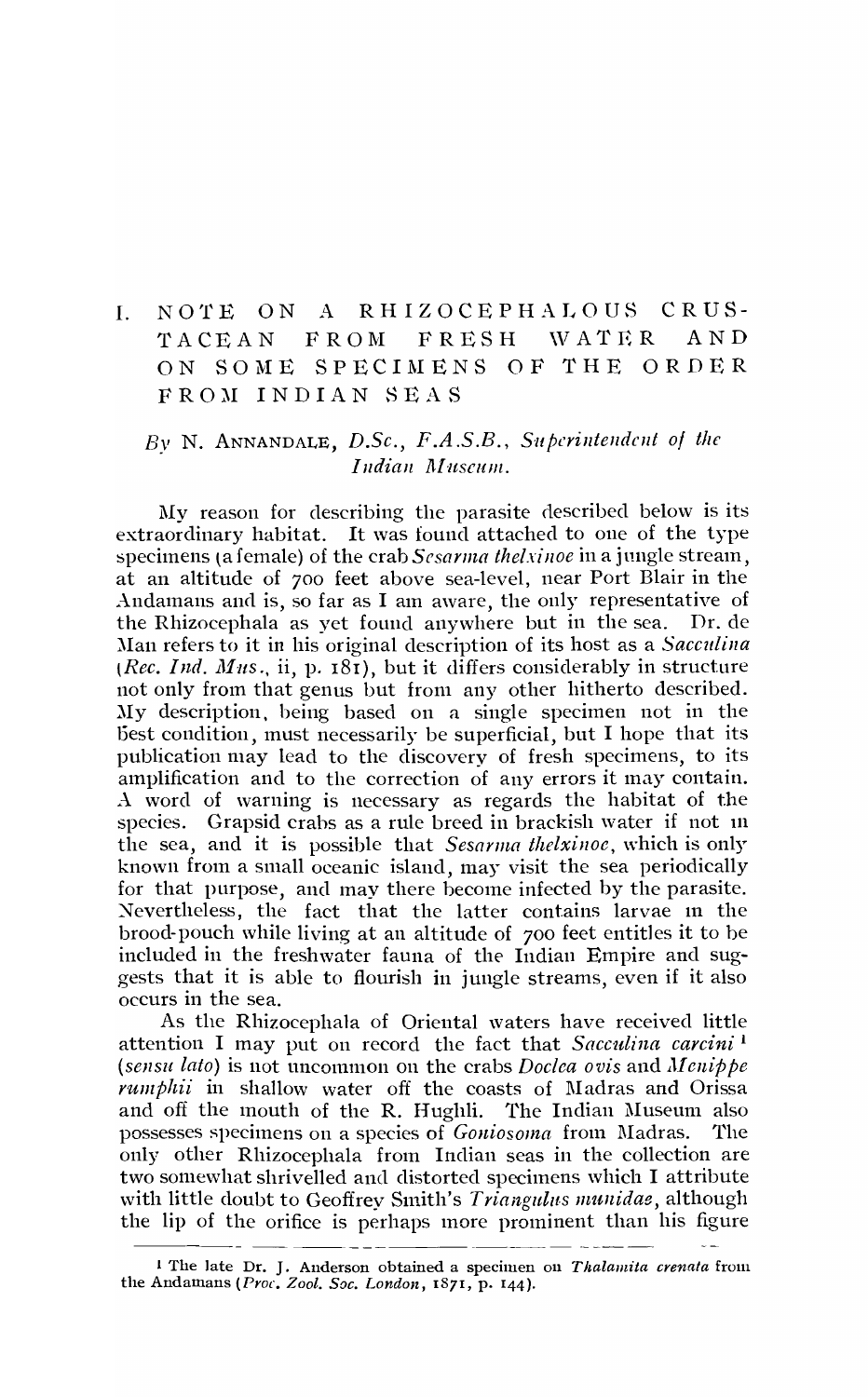would suggest and the ring of attachment less near the centre. These apparent differences are perhaps due to shrinkage effected *post mortem.* The two specimens were attached to the abdomen of a specimen of *lJlunida microps* Alcock from the Bay of Bengal  $(480$  fathoms). This rare parasite appears to confine itself to :\Iacrura of the genus *Al'ltnida* (Galatheidae) and has hitherto been found<sup>1</sup> only in the Atlantic and North Sea.

#### SESARMAXENOS, gen. nov.

Rhizocephala with a slug-like or sausage-shaped body the main axis of which lies across the longitudinal axis of the host, the body as a whole being compressed between the ventral surface of



FIG. I.—Type specimen of *Scsarmaxenos monticola*, x 4. A = orifices;<br>B = point of attachment;  $C = (i)$  sensory pit; D = line marking separation<br>between ovaries; E = bases of ambulatory limbs of host; F = base of abdomen (which has been removed) of host;  $G =$  ventral surface of carapace of host;  $H =$ longitudinal muscles of parasite.

the carapace and the retroverted ahdomen of the host, which in the case of the only known specimen is a Grapsid crab from fresh water. The parasite is attached to the ventral surface of the crab's carapace by means of a chitinous ring apparently without toots, the ring being situated in the middle of the margin of the parasite most remote from the anterior margin of the host's carapace. There are two slit-like orifices in the mantle; they are surrounded and separated by a stout muscle, strands from which run along both surfaces of the body. The visceral mass is apparently attached to the mantle by a mesentery that surrounds the ring of attachment, being surrounded at all other points by a capacious brood-pouch, which contains larvae of the cyprid type. The

<sup>1</sup> See G. Smith, "Rhizocephala," *Faun. u. Flor. Golfes v. Neapel*, p. 115 *(1906)* ; and Cinerin-Ganivet, *Bull. Ins!. Oceanographique* (Monaco), No. 189 (1910).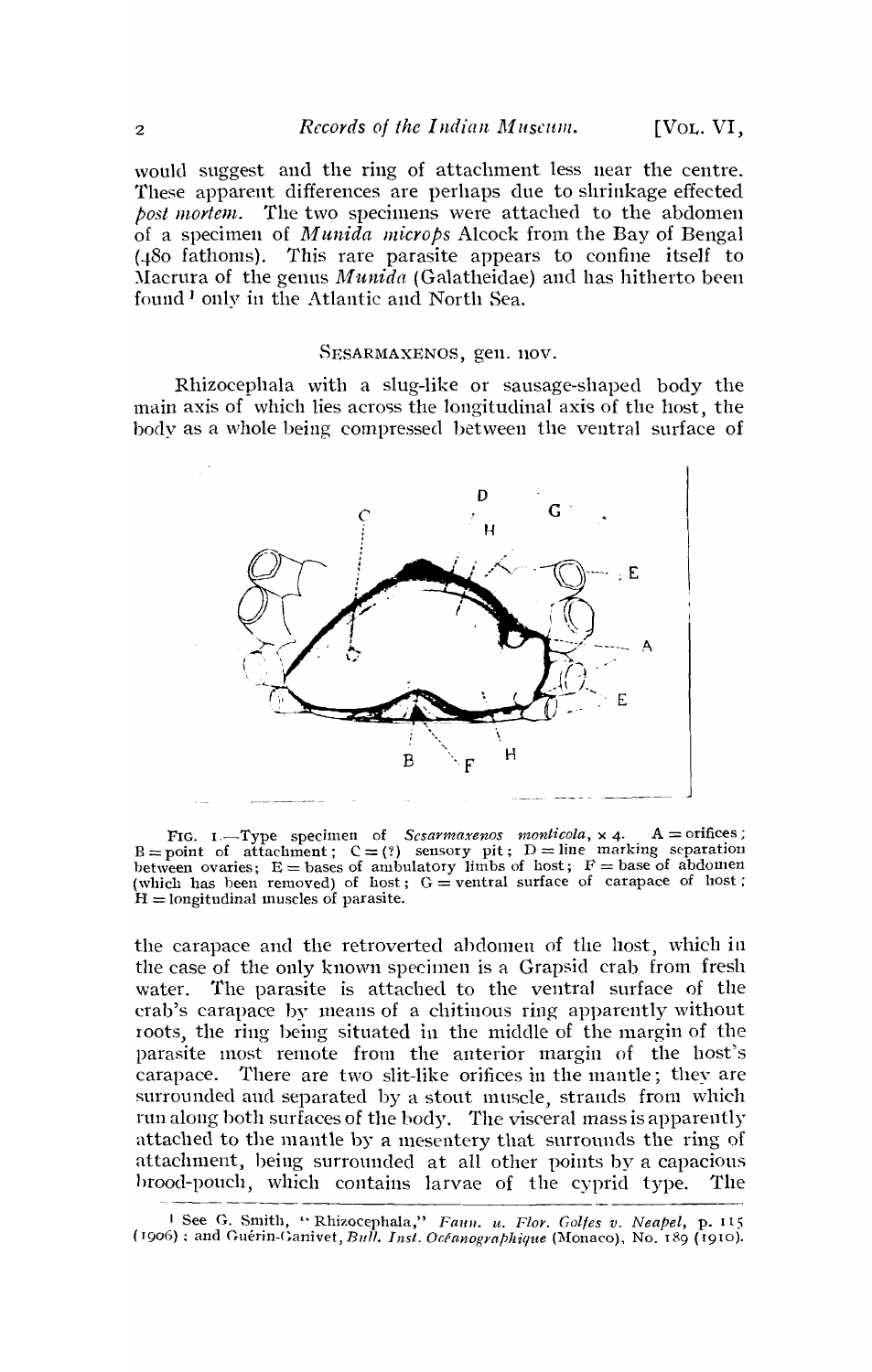## 1911.] N. ANNANDALE: *A Rhizocephalon from fresh water*. 3

mantle is thin and smooth but is well provided with slender circular muscle-fibres. The two ovaries are distinct, hut a testis has not been detected.

#### Sesarmaxenos monticota, sp. nov.

In the only known specimen of this species the body bears a close superficial resemblance to a slug with two tentacles partially withdrawn, their position being occupied by the papillae on which the orifices are situated. This end of the body is truncate, the orifices being separated by a distance a little greater than  $\frac{1}{5}$  of the total length. The other end is pointed, the whole body being The other end is pointed, the whole body being sinuous. The colour, after some years in spirit, has probably faded, but the surface has a purplish tinge which is most distinct at the two ends and round a small pit on the exposed surface  $(i.e.,$ exposed when the abdomen of the host is removed) not very far from the pointed end. This pit possibly indicates the position of the nerve-ganglion. The slit-like orifices are parallel to the



FIG. 2.-Advanced larva from brood-p,uch of *S. monticola*,  $\times$  450

longitudinal axis of the host. The muscle surrounding them is powerful, its fibres crossing one another obliquely in various directions and finally constituting two distinct strands which run along. the exposed surface in a somewhat divergent course.

The larvae in the brood-pouch apparently represent two distinct instars. both of the cyprid type hut one larger and better developed than the other. Those of the more advanced form measure about  $o$ <sup>3</sup> mm. in length and  $o$ <sup>140</sup> mm. in greatest depth, the whole animal being nearly semicircular in outline. Both ends of the shell are narrowly rounded or somewhat truncate, and the ventral margin is slightly sinuous. The abdomen is minute but distinctly segmented. At its tip it bears a pair of short bristles. The six cirri are well developed, each bearing a bunch of bristles directed forwards in a slanting direction. The whole animal is strongly compressed and the shell is very thin and transparent. The eye is situated at about  $\frac{1}{3}$  of the distance between the anterior and posterior ends of the shell. The smaller instar only differs in size